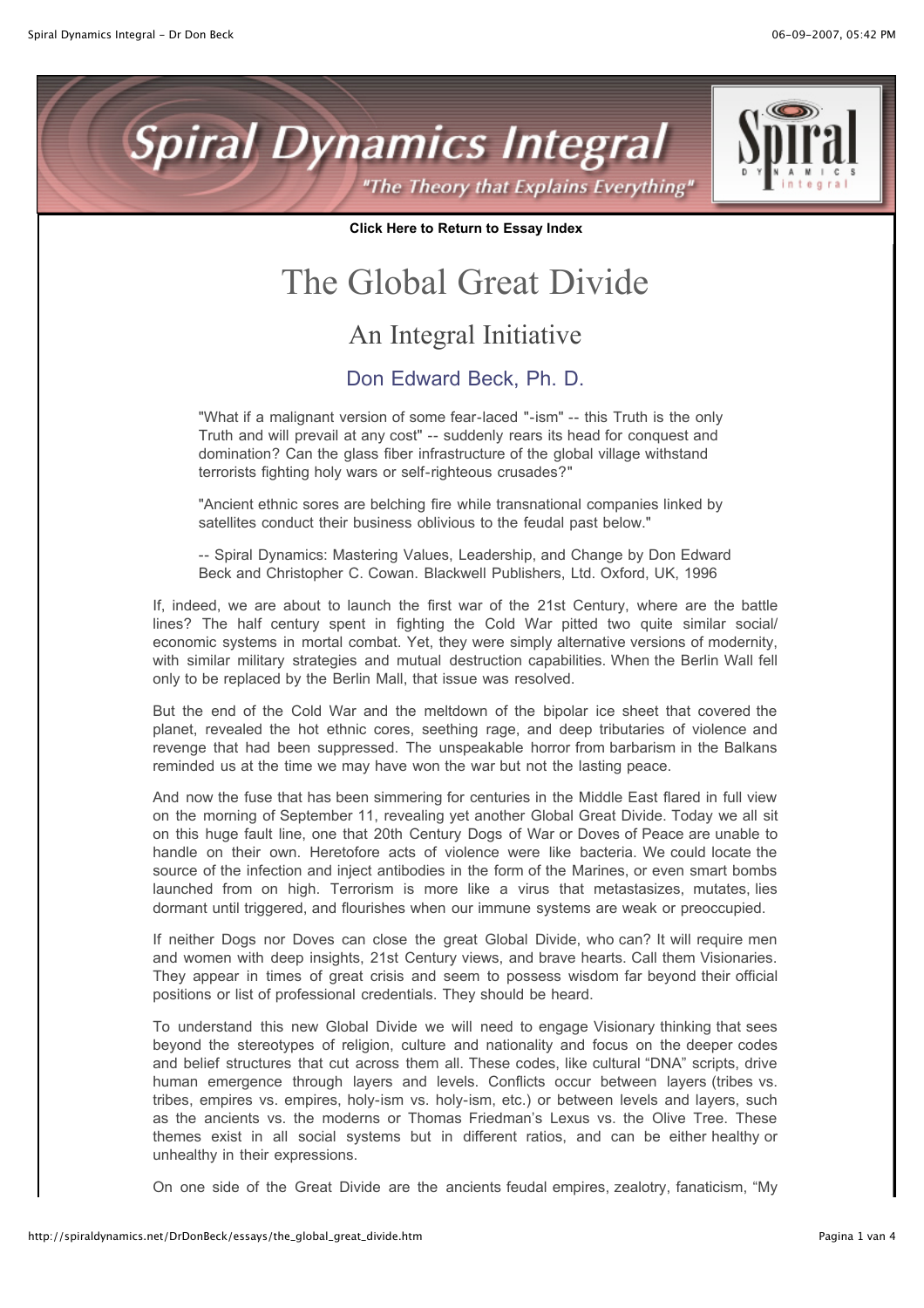Truth is the only Truth" self-flagellation, chosen-people exclusiveness, jihad-like militant movements, often turbo-charged by the conviction that death in the name of the cause guarantees a ticket to Paradise. Wars are fought to protect holy sites, sacred places, the purity of genetic lineage, or the spoils from predatory empires. Not all ancients generate terrorism but here is the breeding ground for this malignancy.

The archenemy of the ancients are the moderns - the Great Satan - secular, materialistic, pragmatic, technology-rich, economically- sophisticated, win:win oriented, industrial and consumer-based with a stress on personal freedom. Moderns foster nation-states, multinational corporations, fast food restaurants, and participate in global financial arrangements. Postmoderns add explorations into personal feelings, high levels of permissiveness, and strong rejections of authoritarian religions, all of which are offensive to fanatical ancients. These sensitive and caring souls are often the first in line to get their throats cut in revolutionary times. If you don't believe what I'm saying, you are a tad naïve.

In the 21st Century the ancients and moderns are intermingled like never before. Globalization, new immigration patterns, open borders, demands for human rights and equality, and access to the Internet and CNN have illuminated all gaps and asymmetrics. While we live at the same time, we exist in different historic, cultural epochs. The clash of cultures is, actually, the conflict in these deeply held codes and worldviews. Lines are being drawn for a cultural Battle of Armageddon. Everybody is doing what is right in their own eyes.

In spite of all our information gathering and intelligence capacities we have been missing the most important dynamic that is shaping these dangerous times. A militant, pervasive, wrathful, virulent strain of Arab/Islamic nationalism is rising and is blowing through archaic tribal/kingdom structures and even traditional nation-states. Israel and the United States are its archenemies; it is fueled by ancient myths of superiority and oppression and empowered by the images of a holy calling that must kill Western infidels in the name of Allah. Just as the ugly, black clouds of poison cascaded through the caverns in New York City, this blast from the Medieval past endangers civilization as we know it.

We had clear evidence this toxic tide was on the rise. The continual attack on Israel by Palestine kids throwing stones, the anti-Israel efforts at the recent UN race conference in Durban, and the creation of a series of propaganda campuses that are instilling hatred in the minds of Muslim youth, indicate such a pattern. These actions are fueled by anger and irrational xenophobia. We've seen this before in human history and such legitimate movements can be either malignant or benign.

The complex Israeli culture was formed and is sustained by a similar nationalistic movement, with radical Zionist elements on the cutting edge. What we are witnessing on the Arab side is but a historical re-enactment of what they now perceived to be the primary obstacle to their own emergence. These are sensitive issues for many, but the safest place in any crisis is always the hard truth.

What options are open to us now? For a start, consider the following:

First, **block the polarizing stereotypes by redefining the issues in terms of these underlying value systems.** Respect the differences among extremists and fanatics and healthy versions of Islam. Regard "Arab" as being a rich spectrum of experiences. Brand the Bin Laden/Taliban version of both as a virulent distortion. Assist the Arab countries in the tilt toward moderns and away from ancients. Search for ways to direct this emerging spirit of nationalism into constructive and positive channels.

The moderns in these Arab cultures will need resources and encouragement to fend off attacks from ancients within their own midst. Bin Laden exploits the tools of the moderns to promote the agenda of the ancients. He and his cadres are very skillful in moving into modern contexts to sow seeds of turmoil and fear.

The very best people to detect and snuff out this virus are the moderns who embrace Islam, live within the Arab societies, and are constantly threatened by some ancients who are driven for a multitude of reasons to attack Western society. Arab societies and Islamic believers now face an existential moment of truth. They will not be able to straddle the fence on this matter. While it seems like the real conflict is between Osama bin Laden and his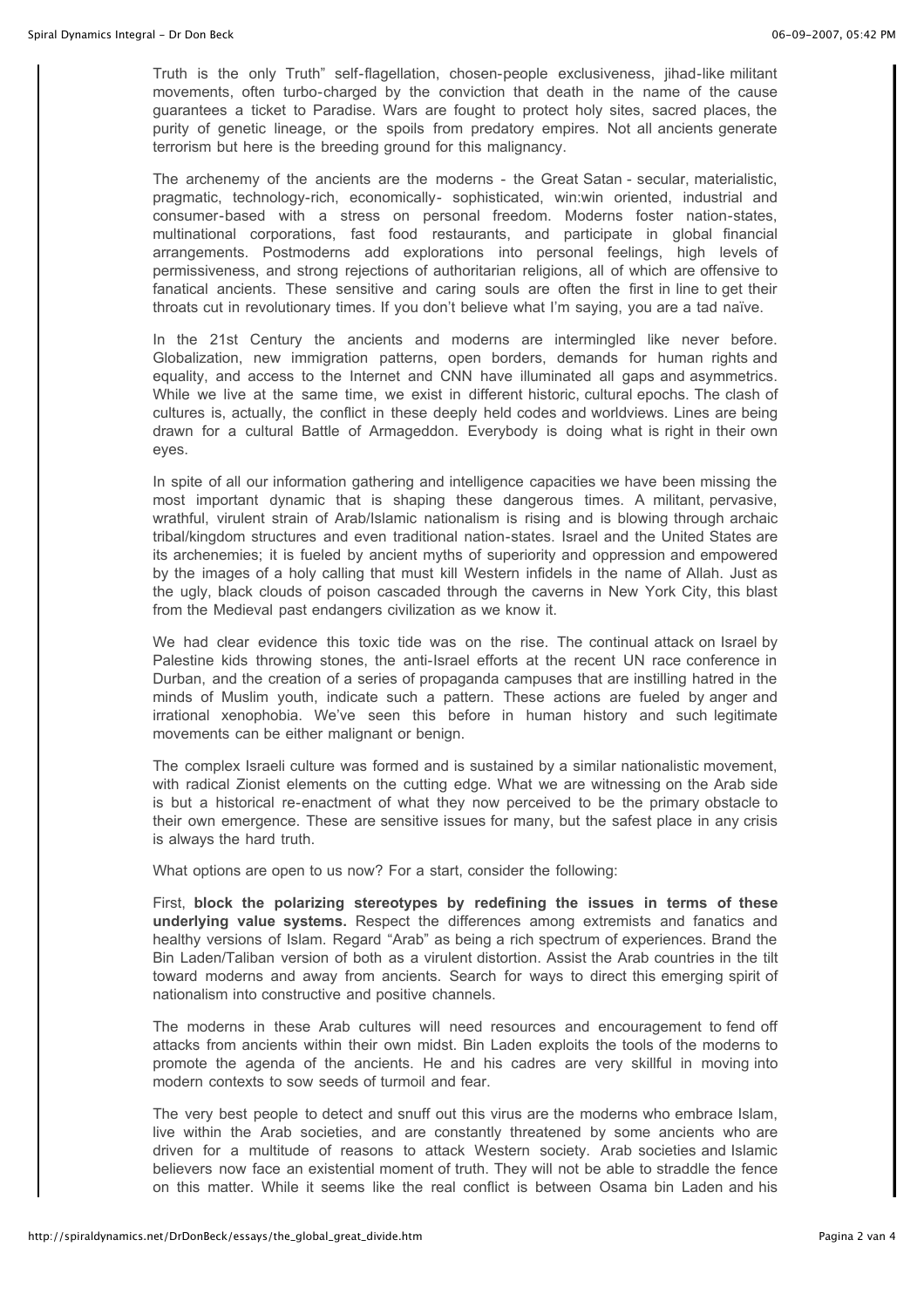bands of terrorists and the United States, a critical skirmish in this global battle will be fought between the radicals and moderates, the ancients and moderns, within Arab communities.

This suggests we should "wage war" in the religious, cultural, humanitarian, and psychological domains while using our military power and threats as a foreboding checkmate. We should consider sending in food and medical supplies into many of the deprived areas instead of first launching cruise missiles. Consider also a series of emergency summit meetings at The Hague to "smoke out" these issues in more depth and detail. The late 20th Century models of "peace," "democracy," and "cultural pluralism" are no longer relevant to a world endangered by more primitive elements born of the feudal age.

We should declare Osama bin Laden an international criminal, a mortal enemy of Islam, and brand the 9/11 attack on innocent citizens as a "crime against humanity." People from at least 40 different countries lost their lives in the towers, indicating the assault was not just on Americans, it was on the whole planet. While one can always blame the United States for the sins of its past, it makes little sense to carry the "system vs. struggle" polarity into such a complex world.

In short, we must drive a wedge between the ancients and the moderns to enable Arab/Islam and their countries to fend off the counter-attack from their ultra-conservative elements. This is a time for creativity, imagination, unexpected moves, defusing strokes, and a host of strategies all designed to deal with the deeper dynamics that produce terrorists acts as symbols of tectonic-like cultural shifts.

Second, **mobilize local and global resources to close the developmental gaps**, thus releasing millions of people who are trapped in abject poverty, restrictive governmental structures, and puritanical, repressive religions. These are the menacing breeding grounds for the dangerous viruses that are spilling out into First World environments. Enlist the cooperative efforts from foundations, think tanks, NGOs, business, religion and other sectors to focus their resources like laser-beams to clean out these cesspools, and find new ways to mesh divergent cultures who must learn to live together.

The Israeli and Palestine feud has gone on long enough and there is guilt enough to go around for the dangerous impasse. Again, it is time for fresh approaches, since what we have been doing is not working. If this means constructing a 10-year wall of separation between the combatants, combined with massive development efforts to raise levels of complexity and affluence in the "Third World" sectors in Palestine, than so be it. There might be other options to consider as well. This global sore has got to heal, one way or another. Both the Oslo Accord and Camp David initiatives were compromised by the rapidly expanding Pan- Arabian-"ism."

Third, **identify the hot cells of violence**, take them out if necessary, isolate them when possible, and carefully monitor the growing threats from biological warfare and other forms of mass murder. Use whatever means necessary to both interdict and disrupt these forms of hideous terrorism. The entire global community must rise in unison to purge this element out of our mainstream. Life on this planet is at peril. Everybody must be vigilant; everybody must be proactive; everybody must take responsibility.

I have no doubt but that military interventions will be required to clean out some of the dangerous seed-beds and supportive infrastructures. These actions must be part of the broader 'hearts and minds" initiatives that can shrink the size of "the evil," drain the swamps, reduce "blowbacks," and redirect emerging Arab/Islam cohesiveness onto a different track. The move out of ancients toward modernity is going to happen, one way or another. Millions of youths are desperate to escape the control by the mullahs, which means they are vulnerable to voices that offer them a quick trip to a meaningful existence, the good life, and access to the global mainstream. They need new options.

These new and turbulent times will require new thinking, innovative and integral strategies, and a host of new projects all designed to address the deeper cultural dynamics that are now erupting in surface-level violence and terrorism. No single ethnic group, nation, government, religion, or any other social grouping can prevent terrorism and close this huge global gap on their own. We can get it done with integral wisdom and renewed resolve, but it will take time, patience, and perseverance.